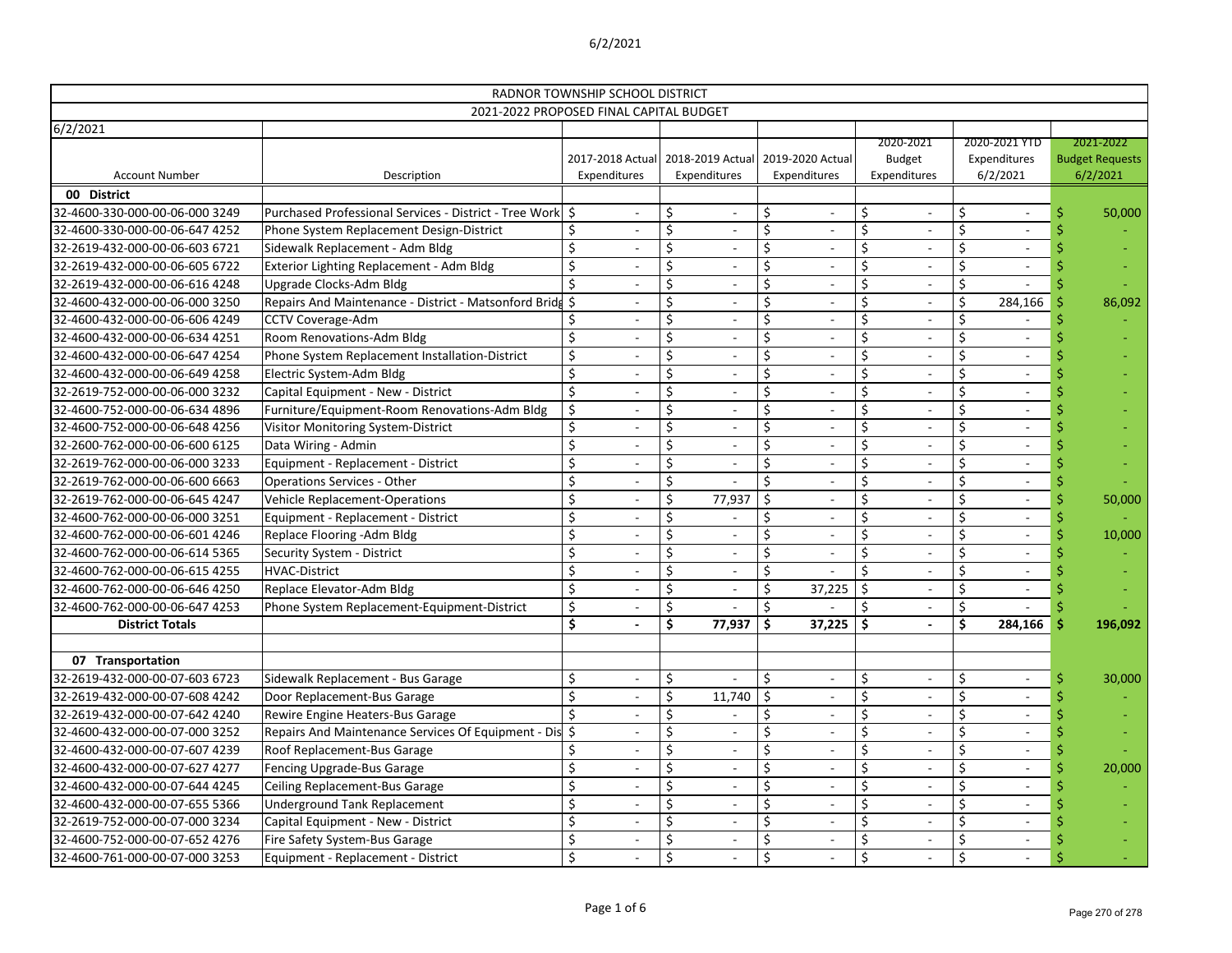|                                   | RADNOR TOWNSHIP SCHOOL DISTRICT<br>2021-2022 PROPOSED FINAL CAPITAL BUDGET |                    |                          |                                                   |    |                                  |    |                                            |         |                                           |                                                 |
|-----------------------------------|----------------------------------------------------------------------------|--------------------|--------------------------|---------------------------------------------------|----|----------------------------------|----|--------------------------------------------|---------|-------------------------------------------|-------------------------------------------------|
| 6/2/2021<br><b>Account Number</b> | Description                                                                | Expenditures       |                          | 2017-2018 Actual 2018-2019 Actual<br>Expenditures |    | 2019-2020 Actual<br>Expenditures |    | 2020-2021<br><b>Budget</b><br>Expenditures |         | 2020-2021 YTD<br>Expenditures<br>6/2/2021 | 2021-2022<br><b>Budget Requests</b><br>6/2/2021 |
| 32-2619-762-000-00-07-000 3235    | Equipment - Replacement - District                                         |                    |                          |                                                   |    |                                  |    |                                            | \$      |                                           |                                                 |
| 32-2619-762-000-00-07-643 4241    | Generator-Bus Garage                                                       | \$                 | $\overline{\phantom{a}}$ | \$                                                | Ś. |                                  | \$ |                                            | $\zeta$ |                                           | 10,000                                          |
| 32-2719-762-000-00-07-000 3248    | Equipment - Replacement - Transportation                                   | $\zeta$            | $\overline{\phantom{0}}$ | \$<br>229,432                                     |    | 430,460                          | Ś  |                                            |         |                                           | 385,000                                         |
| 32-4600-762-000-00-07-000 3254    | Equipment - Replacement - District                                         | \$                 |                          | \$                                                |    |                                  | \$ |                                            |         |                                           |                                                 |
| 32-4600-762-000-00-07-601 4244    | Carpet/Flooring-Bus Garage                                                 | \$                 |                          | \$                                                |    |                                  | \$ |                                            | \$      |                                           |                                                 |
| 32-4600-762-000-00-07-614 4278    | <b>Security System-Bus Garage</b>                                          | \$                 |                          |                                                   |    |                                  | Ś. |                                            |         | $\overline{\phantom{a}}$                  |                                                 |
| <b>Transportation Totals</b>      |                                                                            | \$                 | $\overline{\phantom{a}}$ | \$<br>241,172                                     | Ŝ. | 430,460                          | \$ |                                            | \$      |                                           | 445,000                                         |
| 11 IES                            |                                                                            |                    |                          |                                                   |    |                                  |    |                                            |         |                                           |                                                 |
| 32-2619-330-000-11-00-604 4168    | Design Replacement Roof-IES                                                | \$                 |                          | \$                                                | \$ |                                  | \$ |                                            | \$      |                                           |                                                 |
| 32-4600-330-000-11-00-000 5770    | Facilities Initiatives - Professional Services                             | \$                 |                          |                                                   |    |                                  | \$ |                                            | Ś       |                                           |                                                 |
| 32-4600-330-000-11-00-658 5456    | Additions/Renovations-Architect-Engineering Serv-IES \$                    |                    | $\overline{\phantom{a}}$ | $\overline{\phantom{a}}$                          |    |                                  | \$ |                                            |         |                                           |                                                 |
| 32-2619-432-000-11-00-603 4178    | Sidewalk Replacement-IES                                                   | \$                 | $\overline{\phantom{a}}$ | \$<br>$\overline{\phantom{a}}$                    |    |                                  | \$ |                                            | \$      |                                           |                                                 |
| 32-2619-432-000-11-00-605 4169    | Replace Driveway Lights-IES                                                | \$                 |                          | \$                                                |    |                                  | \$ |                                            | Ś.      |                                           |                                                 |
| 32-2619-432-000-11-00-607 4171    | Roof Replacement-IES                                                       | \$                 |                          | \$                                                |    |                                  | \$ |                                            |         |                                           |                                                 |
| 32-2619-432-000-11-00-608 4172    | Door Replacement-IES                                                       | $\mathsf{\dot{S}}$ |                          |                                                   |    |                                  | \$ |                                            | Ś       | $\overline{\phantom{a}}$                  |                                                 |
| 32-4600-432-000-11-00-000 3255    | Repairs And Maintenance Services Of Equipment - IES \$                     |                    | $\overline{\phantom{a}}$ | $\overline{\phantom{a}}$                          |    |                                  | \$ |                                            |         |                                           |                                                 |
| 32-4600-432-000-11-00-609 4202    | Resurface Playground-IES                                                   | \$                 | $\overline{\phantom{a}}$ | \$<br>$\overline{\phantom{a}}$                    |    |                                  | Ś  |                                            | $\zeta$ |                                           |                                                 |
| 32-4600-432-000-11-00-611 4204    | <b>Modular Removal-IES</b>                                                 | \$                 |                          | \$                                                | Ś  |                                  | \$ |                                            | $\zeta$ |                                           |                                                 |
| 32-4600-432-000-11-00-612 4205    | <b>Resurface Parking Area-IES</b>                                          | \$                 |                          | \$                                                |    |                                  | \$ |                                            |         |                                           |                                                 |
| 32-4600-432-000-11-00-613 4206    | <b>Resurface Tennis Courts-IES</b>                                         | \$                 | $\overline{\phantom{a}}$ | \$                                                |    |                                  | \$ |                                            | Ś       | $\blacksquare$                            |                                                 |
| 32-4600-432-000-11-00-634 4274    | <b>Space Renovations-IES</b>                                               | \$                 | $\overline{a}$           | \$<br>$\overline{\phantom{a}}$                    |    |                                  | \$ |                                            |         |                                           |                                                 |
| 32-4600-432-000-11-00-649 4257    | Electric System-IES                                                        | \$                 | $\overline{\phantom{0}}$ | \$                                                |    |                                  | Ś  |                                            | \$      |                                           |                                                 |
| 32-4600-432-000-11-00-651 4273    | Maintenance Equipment-IES                                                  | \$                 |                          | \$                                                |    |                                  | \$ |                                            | \$      |                                           |                                                 |
| 32-4600-450-000-11-00-628 5762    | <b>IES Addition - General Contractor</b>                                   | \$                 |                          | \$                                                | \$ |                                  | \$ |                                            |         |                                           |                                                 |
| 32-4600-450-000-11-00-629 5764    | <b>IES Addition - Mechanical</b>                                           | \$                 | $\overline{\phantom{a}}$ | \$<br>$\overline{\phantom{a}}$                    | \$ |                                  | \$ |                                            | \$      | $\overline{\phantom{a}}$                  |                                                 |
| 32-4600-450-000-11-00-630 5766    | IES Addition - Plumbing                                                    | \$                 |                          | $\overline{\phantom{a}}$                          |    |                                  |    |                                            |         |                                           |                                                 |
| 32-4600-450-000-11-00-631 5768    | IES Addition - Electrical                                                  | $\zeta$            | $\overline{\phantom{a}}$ | $\overline{\phantom{a}}$                          |    |                                  |    |                                            |         | $\overline{\phantom{a}}$                  |                                                 |
| 32-4600-529-000-11-00-101 6348    | Facilities Initiatives - Other Insurance                                   | \$                 |                          |                                                   |    |                                  |    |                                            |         |                                           |                                                 |
| 32-2619-610-000-11-00-653 4804    | <b>Security Supplies - IES</b>                                             | \$                 |                          |                                                   |    |                                  |    |                                            |         |                                           |                                                 |
| 32-4600-610-000-11-00-626 4275    | Remodel Interior - IES                                                     | \$                 | $\overline{\phantom{a}}$ | $\overline{\phantom{a}}$                          |    | 774                              |    |                                            |         | $\overline{\phantom{a}}$                  |                                                 |
| 32-4600-610-000-11-00-627 5746    | Remodel Exterior - IES- Fencing                                            | \$                 | $\overline{\phantom{a}}$ | $\overline{\phantom{a}}$                          |    |                                  |    |                                            |         | $\overline{\phantom{a}}$                  | 20,000                                          |
| 32-4600-610-000-11-00-659 6328    | Remodle Exterior - IES - Insurance Claim                                   | \$                 | $\overline{\phantom{a}}$ | $\overline{\phantom{a}}$                          |    |                                  |    |                                            |         | $\overline{\phantom{a}}$                  |                                                 |
| 32-2619-752-000-11-00-000 3237    | Capital Equipment - New - IES                                              | \$                 |                          |                                                   |    |                                  |    |                                            |         |                                           |                                                 |
| 32-2619-752-000-11-00-606 4170    | <b>CCTV Coverage-IES</b>                                                   | \$                 |                          |                                                   |    |                                  |    |                                            |         |                                           |                                                 |
| 32-2619-752-000-11-00-614 6631    | Security System - IES                                                      | \$                 | $\overline{\phantom{a}}$ | $\overline{\phantom{a}}$                          |    |                                  |    |                                            |         | $\overline{\phantom{a}}$                  |                                                 |
| 32-4600-752-000-11-00-000 3256    | Capital Equipment - New - IES                                              | \$                 |                          | $\overline{\phantom{a}}$                          |    | $\overline{\phantom{a}}$         |    |                                            |         | $\overline{\phantom{a}}$                  |                                                 |
| 32-2619-762-000-11-00-000 3238    | Equipment - Replacement - IES                                              | \$                 |                          | \$                                                | \$ |                                  | \$ |                                            | \$      |                                           |                                                 |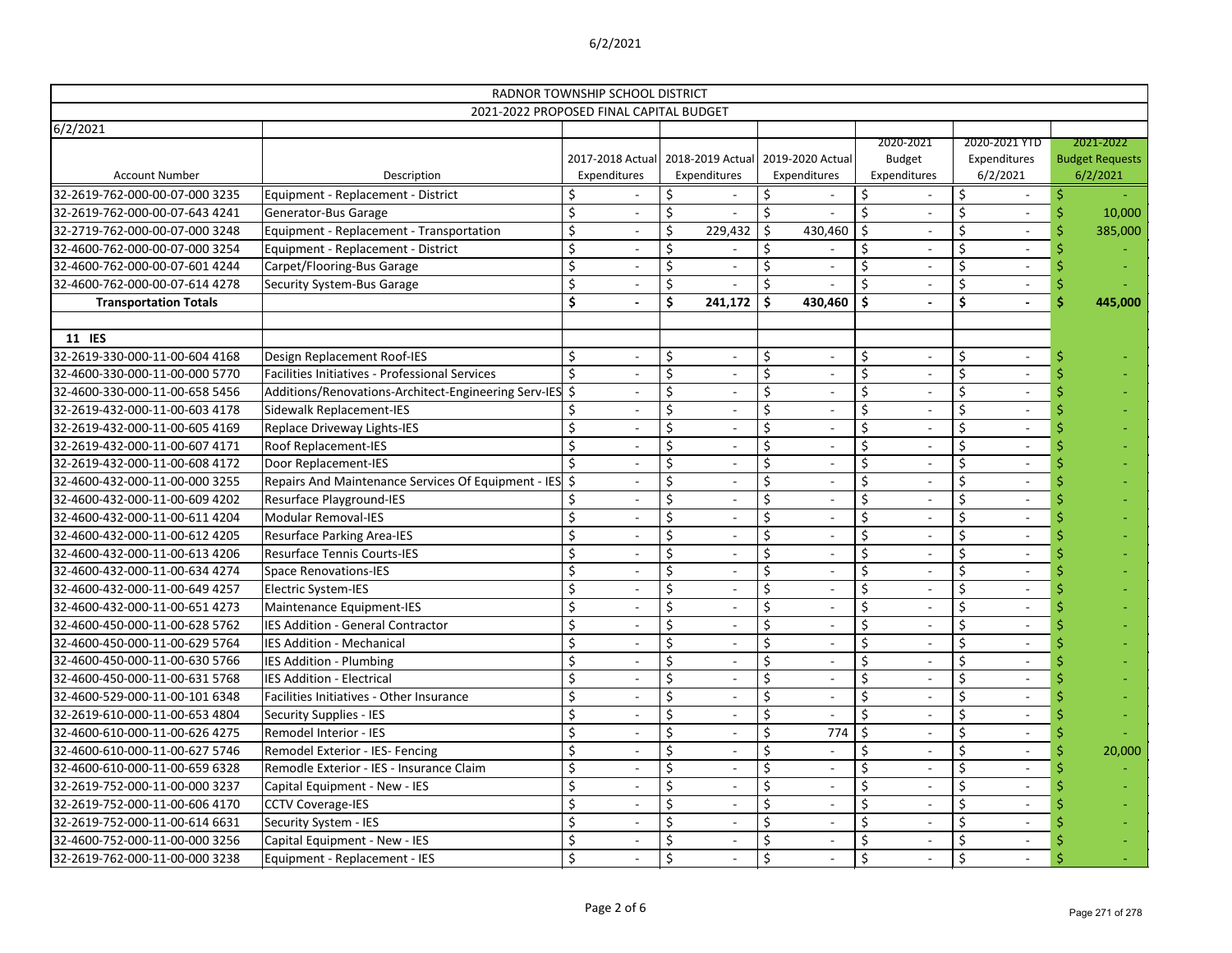|                                   |                                                         | RADNOR TOWNSHIP SCHOOL DISTRICT  |                                  |                                  |       |                                     |                                           |                                                 |
|-----------------------------------|---------------------------------------------------------|----------------------------------|----------------------------------|----------------------------------|-------|-------------------------------------|-------------------------------------------|-------------------------------------------------|
|                                   | 2021-2022 PROPOSED FINAL CAPITAL BUDGET                 |                                  |                                  |                                  |       |                                     |                                           |                                                 |
| 6/2/2021<br><b>Account Number</b> | Description                                             | 2017-2018 Actual<br>Expenditures | 2018-2019 Actual<br>Expenditures | 2019-2020 Actual<br>Expenditures |       | 2020-2021<br>Budget<br>Expenditures | 2020-2021 YTD<br>Expenditures<br>6/2/2021 | 2021-2022<br><b>Budget Requests</b><br>6/2/2021 |
| 32-2619-762-000-11-00-600 4164    | Data Wiring-IES                                         |                                  |                                  |                                  |       |                                     |                                           |                                                 |
| 32-2619-762-000-11-00-601 4391    | Operation & Maint Plant Svcs - Carpet Replacement-If \$ |                                  | \$<br>$\qquad \qquad -$          | \$                               |       | \$                                  | \$                                        |                                                 |
| 32-2619-762-000-11-00-610 4175    | Replace Playground Equipment-IES                        | \$                               | Ś<br>$\overline{\phantom{0}}$    |                                  |       | \$                                  | \$                                        |                                                 |
| 32-2619-762-000-11-00-624 5418    | <b>Library Circulation Desk - IES</b>                   | \$                               | \$                               | \$                               |       | \$                                  |                                           |                                                 |
| 32-4600-762-000-11-00-000 3257    | Equipment - Replacement - IES                           | $\zeta$                          | \$                               | \$                               |       | \$                                  | \$                                        |                                                 |
| 32-4600-762-000-11-00-619 4203    | Replaceme Playground Equipment-IES                      | \$                               | \$<br>$\qquad \qquad -$          |                                  |       |                                     | $\overline{\phantom{a}}$                  |                                                 |
| <b>IES Totals</b>                 |                                                         | $\dot{\mathsf{S}}$               | \$                               |                                  | 774   | $\mathsf{\hat{S}}$                  | \$<br>$\overline{\phantom{a}}$            | 20,000                                          |
| <b>12 WES</b>                     |                                                         |                                  |                                  |                                  |       |                                     |                                           |                                                 |
| 32-2619-330-000-12-00-000 3239    | Purchased Professional Services - WES                   | \$                               | \$<br>-                          | \$                               |       | \$                                  | \$                                        |                                                 |
| 32-2619-330-000-12-00-615 4183    | <b>HVAC Design-WES</b>                                  | \$                               | Ś<br>$\overline{\phantom{a}}$    |                                  |       |                                     | \$                                        |                                                 |
| 32-4600-330-000-12-00-000 5771    | Facilities Initiatives - Professional Services          | \$                               | \$<br>$\qquad \qquad -$          |                                  |       | \$                                  | $\overline{\phantom{a}}$                  |                                                 |
| 32-4600-330-000-12-00-610 5386    | Facilities Initiatives - Professional Services          | \$                               | \$<br>$\overline{\phantom{0}}$   |                                  |       | \$                                  | \$                                        |                                                 |
| 32-4600-330-000-12-00-658 5462    | Additional Renovations-Architect/Engineering Serv-W     | \$                               | \$                               | \$                               |       | \$                                  | \$                                        |                                                 |
| 32-2619-431-000-12-00-615 4184    | <b>HVAC Maintenance-WES</b>                             |                                  | \$                               | \$                               |       | \$                                  |                                           |                                                 |
| 32-2619-432-000-12-00-000 3240    | Repairs And Maintenance Services Of Equipment - WE \$   |                                  | \$                               |                                  |       |                                     | \$<br>$\overline{\phantom{a}}$            |                                                 |
| 32-2619-432-000-12-00-601 4180    | <b>Replace Carpet-WES</b>                               | \$                               | \$<br>11,250                     | Ś.                               |       | \$                                  | $\overline{\phantom{a}}$                  |                                                 |
| 32-2619-432-000-12-00-603 4181    | Sidewalk Replacement-WES                                | \$                               | Ś<br>16,070                      | \$                               |       | \$                                  | \$                                        | 40,000                                          |
| 32-2619-432-000-12-00-605 6725    | <b>Exterior Lighting Replacement - WES</b>              | \$                               | \$                               | \$                               |       | \$                                  | \$                                        |                                                 |
| 32-2619-432-000-12-00-608 4188    | Door Replacement-WES                                    | \$                               | \$                               |                                  |       | \$                                  |                                           |                                                 |
| 32-2619-432-000-12-00-618 4190    | Gym Lighting-WES                                        | $\zeta$                          | Ś<br>$\overline{a}$              |                                  |       | \$                                  | \$<br>$\overline{\phantom{a}}$            |                                                 |
| 32-2619-432-000-12-00-627 6726    | Fencing Replacement - WES                               | \$                               | \$<br>$\qquad \qquad -$          |                                  |       | \$                                  | $\overline{\phantom{a}}$                  | 35,000                                          |
| 32-4600-432-000-12-00-000 3883    | Repairs And Maintenance Services Of Equipment - WE \$   |                                  | Ś<br>$\overline{a}$              |                                  |       | \$                                  | \$                                        |                                                 |
| 32-4600-432-000-12-00-612 4266    | Resurfacing-WES                                         |                                  | \$                               |                                  |       | \$                                  | \$                                        |                                                 |
| 32-4600-432-000-12-00-622 4208    | Raise Library Ceiling-WES                               | \$                               |                                  |                                  |       | \$                                  |                                           |                                                 |
| 32-4600-432-000-12-00-623 4207    | <b>Tack Board Resurfacing-WES</b>                       | \$                               | \$<br>$\overline{\phantom{a}}$   | \$,                              |       | \$<br>$\overline{\phantom{a}}$      | \$<br>$\overline{\phantom{a}}$            |                                                 |
| 32-4600-450-000-12-00-657 5763    | <b>WES Addition - General Contractor</b>                | \$                               | $\overline{\phantom{a}}$         |                                  |       | \$                                  | $\overline{\phantom{a}}$                  |                                                 |
| 32-4600-450-000-12-00-658 5765    | <b>WES Addition - Mechanical</b>                        | \$                               | $\overline{\phantom{a}}$         |                                  |       |                                     |                                           |                                                 |
| 32-4600-450-000-12-00-659 5767    | <b>WES Addition - Plumbing</b>                          | \$                               | $\overline{\phantom{a}}$         |                                  |       |                                     |                                           |                                                 |
| 32-4600-450-000-12-00-660 5769    | <b>WES Addition - Electrical</b>                        | \$                               | $\qquad \qquad -$                |                                  |       |                                     |                                           |                                                 |
| 32-4600-529-000-12-00-101 6349    | Facilities Initiatives - Other Insurance                | \$                               | $\overline{\phantom{a}}$         |                                  |       |                                     | $\overline{\phantom{a}}$                  |                                                 |
| 32-2619-610-000-12-00-653 4805    | Security Supplies - WES                                 | \$                               | $\overline{\phantom{a}}$         |                                  |       | \$                                  | $\overline{\phantom{a}}$                  |                                                 |
| 32-4600-610-000-12-00-655 5747    | Remodel Interior - WES                                  | \$                               | $\overline{\phantom{a}}$         |                                  | 3,590 | -S                                  |                                           |                                                 |
| 32-4600-610-000-12-00-656 5367    | Remodel - Exterior - WES                                |                                  |                                  |                                  |       |                                     |                                           |                                                 |
| 32-2619-752-000-12-00-000 3241    | Capital Equipment - New - WES                           | \$                               |                                  |                                  |       |                                     |                                           |                                                 |
| 32-2619-752-000-12-00-606 4187    | <b>CCTV Coverage-WES</b>                                | \$                               | $\overline{\phantom{a}}$         |                                  |       |                                     | $\overline{\phantom{a}}$                  |                                                 |
| 32-2619-752-000-12-00-614 4182    | Security System-WES                                     | \$                               | $\overline{\phantom{a}}$         |                                  |       | \$                                  | \$<br>$\overline{\phantom{a}}$            |                                                 |
| 32-2619-752-000-12-00-615 4185    | <b>HVAC New-WES</b>                                     | \$                               | \$<br>$\overline{\phantom{a}}$   | \$                               |       | \$                                  | \$                                        |                                                 |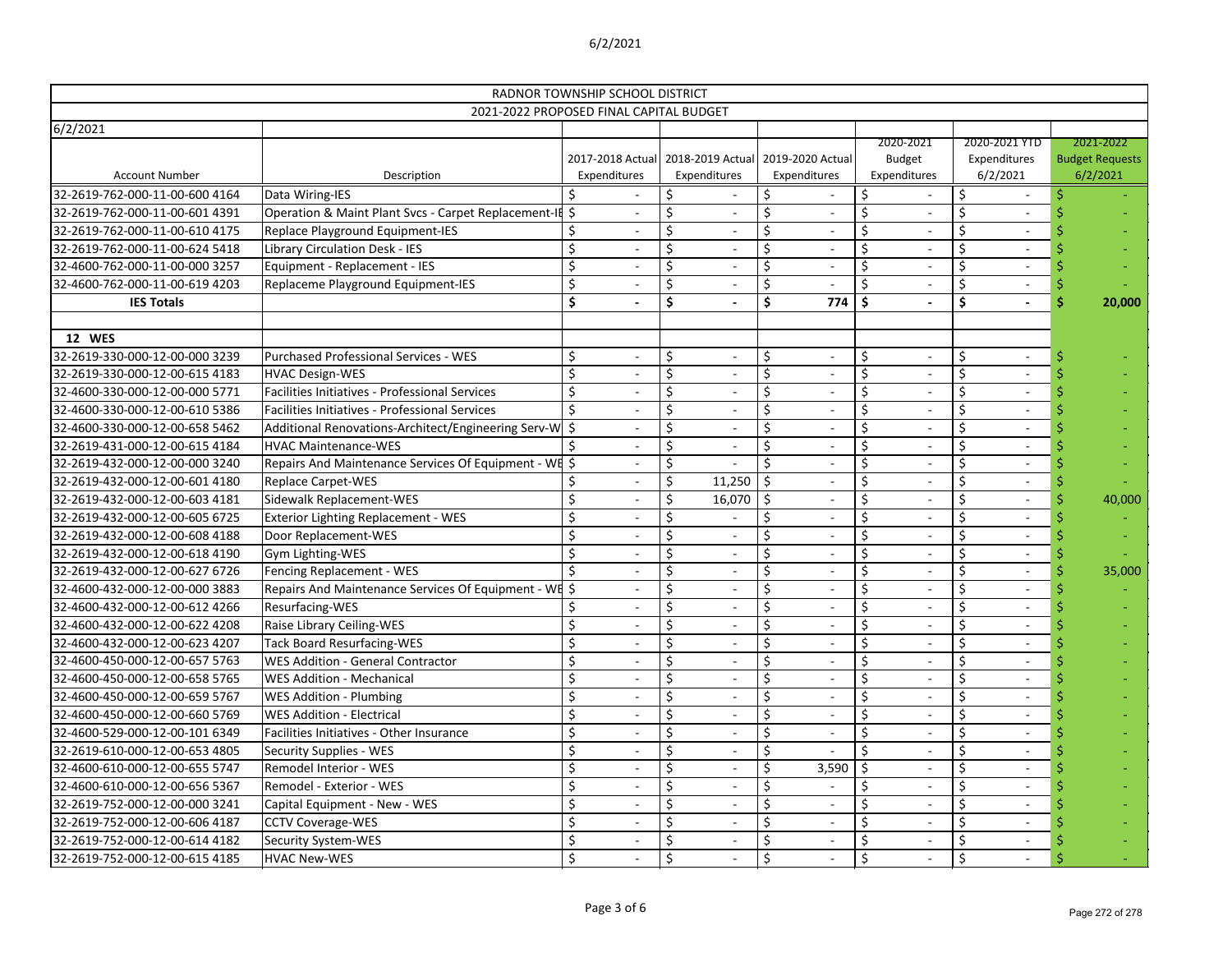|                                |                                                        | RADNOR TOWNSHIP SCHOOL DISTRICT |                          |    |                                   |                      |                  |     |                          |    |                          |                        |
|--------------------------------|--------------------------------------------------------|---------------------------------|--------------------------|----|-----------------------------------|----------------------|------------------|-----|--------------------------|----|--------------------------|------------------------|
|                                | 2021-2022 PROPOSED FINAL CAPITAL BUDGET                |                                 |                          |    |                                   |                      |                  |     |                          |    |                          |                        |
| 6/2/2021                       |                                                        |                                 |                          |    |                                   |                      |                  |     | 2020-2021                |    | 2020-2021 YTD            | 2021-2022              |
|                                |                                                        |                                 |                          |    | 2017-2018 Actual 2018-2019 Actual |                      | 2019-2020 Actual |     | <b>Budget</b>            |    | Expenditures             | <b>Budget Requests</b> |
| <b>Account Number</b>          | Description                                            |                                 | Expenditures             |    | Expenditures                      |                      | Expenditures     |     | Expenditures             |    | 6/2/2021                 | 6/2/2021               |
| 32-2619-752-000-12-00-616 4186 | Shades, Blinds - WES                                   |                                 |                          | S  |                                   |                      |                  |     |                          |    |                          |                        |
| 32-2619-752-000-12-00-617 4189 | Windows -WES                                           | \$                              |                          | \$ | $\overline{\phantom{a}}$          | $\zeta$              |                  | Ś.  |                          | \$ |                          |                        |
| 32-2619-752-000-12-00-621 4193 | Library Stacks-WES                                     | \$                              |                          | \$ |                                   |                      |                  |     |                          |    |                          |                        |
| 32-2619-762-000-12-00-000 3242 | Equipment - Replacement - WES - Chairs - LGI           | \$                              |                          | Ś  |                                   |                      |                  | Ś   |                          |    |                          | 18,000                 |
| 32-2619-762-000-12-00-600 4179 | Data Wiring-WES                                        | $\zeta$                         |                          | \$ |                                   | S                    | 7,899            | \$  |                          |    |                          |                        |
| 32-2619-762-000-12-00-620 4192 | Gym Equipment-WES                                      | $\zeta$                         |                          | \$ | $\overline{\phantom{a}}$          |                      |                  | \$  |                          |    |                          |                        |
| 32-2619-762-000-12-00-624 4196 | <b>Library Circulation Desk-WES</b>                    | \$                              |                          | \$ |                                   | S,                   |                  | Ś.  |                          |    |                          |                        |
| 32-4600-762-000-12-00-000 3884 | Equipment - Replacement - WES                          | \$                              |                          | \$ |                                   |                      |                  | Ś.  |                          |    |                          |                        |
| 32-4600-762-000-12-00-610 4265 | Replace Playground Equipment-WES                       | $\zeta$                         |                          | \$ | 87,319                            | Ś                    | 45               |     |                          |    |                          |                        |
| 32-4600-762-000-12-00-619 4262 | <b>Custodial Equipment-WES</b>                         | $\zeta$                         |                          | \$ |                                   |                      |                  | \$  |                          |    |                          |                        |
| 32-4600-762-000-12-00-650 4264 | Signs-WES                                              | $\zeta$                         |                          | \$ | $\overline{\phantom{a}}$          |                      |                  | \$  |                          |    |                          |                        |
| 32-4600-762-115-12-00-610 4842 | Facilities Initiatives - Equipment - Replacement       | \$                              |                          | \$ |                                   |                      |                  | Ś   |                          |    |                          |                        |
| 32-4600-810-000-12-00-000 5504 | Facilities Initiatives - Dues And Fees-WES             | $\zeta$                         |                          | \$ |                                   |                      |                  |     |                          |    |                          |                        |
| <b>WES Totals</b>              |                                                        | $\ddot{\bm{\zeta}}$             |                          | \$ | 114,639                           | \$                   | 11,534           | \$  |                          | \$ | $\overline{\phantom{a}}$ | 93,000                 |
|                                |                                                        |                                 |                          |    |                                   |                      |                  |     |                          |    |                          |                        |
| <b>13 RES</b>                  |                                                        |                                 |                          |    |                                   |                      |                  |     |                          |    |                          |                        |
| 32-2619-432-000-13-00-603 4475 | Sidewalk Replacement -RES                              | $\zeta$                         |                          | \$ | $\overline{a}$                    | \$                   |                  | \$  |                          | \$ |                          |                        |
| 32-2619-432-000-13-00-605 6727 | <b>Exterior Lighting Replacement - RES</b>             | \$                              |                          | \$ |                                   | \$                   |                  | \$  |                          |    |                          |                        |
| 32-4600-432-000-13-00-000 3261 | Repairs And Maintenance Services Of Equipment - RES \$ |                                 |                          | \$ |                                   | S,                   |                  | Ś.  |                          | \$ |                          |                        |
| 32-4600-432-000-13-00-602 4267 | Sidewalk Replacement-RES                               |                                 |                          | \$ |                                   |                      |                  | \$  |                          |    |                          | 10,000                 |
| 32-4600-432-000-13-00-609 4209 | <b>Resurface Playground-RES</b>                        | \$                              |                          | Ś  | $\overline{\phantom{a}}$          |                      |                  | Ś   |                          |    | $\overline{\phantom{a}}$ | 100,000                |
| 32-2619-610-000-13-00-000 3243 | <b>General Supplies - RES</b>                          | \$                              |                          | \$ | $\overline{a}$                    | Ś                    |                  | Ś.  |                          |    |                          |                        |
| 32-2619-610-000-13-00-625 4197 | <b>Classroom Materials-RES</b>                         | $\zeta$                         |                          | \$ |                                   | \$                   |                  | \$  |                          |    |                          |                        |
| 32-2619-610-000-13-00-653 4806 | <b>Security Supplies - RES</b>                         | \$                              |                          | \$ |                                   |                      |                  | \$  |                          |    |                          |                        |
| 32-4600-610-000-13-00-654 5364 | Remodel - Interior - RES                               | \$                              |                          | \$ |                                   |                      | 29,368           | \$  |                          |    |                          |                        |
| 32-2619-751-000-13-00-625 4198 | Classroom Equipment-RES                                | ∍                               | $\overline{\phantom{a}}$ | Ş  | $\overline{\phantom{a}}$          | $\ddot{\phantom{0}}$ |                  | Ş   | $\overline{\phantom{a}}$ | ∍  | $\overline{\phantom{a}}$ |                        |
| 32-2619-752-000-13-00-000 3244 | Capital Equipment - New - RES                          | $\zeta$                         |                          | \$ | $\overline{\phantom{a}}$          |                      |                  | Ś.  |                          |    |                          |                        |
| 32-2619-752-000-13-00-614 6632 | Security System - RES                                  | \$                              |                          |    | $\overline{\phantom{a}}$          | \$                   |                  |     |                          |    |                          |                        |
| 32-4600-752-000-13-00-000 3262 | Capital Equipment - New - RES                          | \$                              |                          |    |                                   |                      |                  |     |                          |    |                          |                        |
| 32-2619-762-000-13-00-000 3245 | Equipment - Replacement - RES                          | $\boldsymbol{\zeta}$            |                          |    | $\blacksquare$                    |                      |                  |     |                          |    | $\overline{\phantom{a}}$ |                        |
| 32-4600-762-000-13-00-000 3263 | Equipment - Replacement - RES                          | \$                              |                          | \$ | $\overline{\phantom{a}}$          |                      |                  |     |                          |    | $\sim$                   |                        |
| 32-4600-762-000-13-00-601 4268 | <b>Replace Carpet-RES</b>                              | \$                              |                          | \$ | $\overline{\phantom{a}}$          | \$                   |                  | Š.  |                          |    | $\overline{\phantom{a}}$ |                        |
| 32-4600-762-000-13-00-619 4269 | <b>Custodial Equipment-RES</b>                         | \$                              |                          |    | $\overline{\phantom{a}}$          | \$                   | 17,684           |     |                          |    |                          |                        |
| 32-4600-810-000-13-00-000 5503 | Facilities Initiatives - Dues And Fees                 | \$                              |                          |    |                                   |                      |                  |     |                          |    |                          |                        |
| <b>RES Totals</b>              |                                                        | \$                              |                          | \$ |                                   | \$                   | 47,052           | -\$ |                          | \$ | $\blacksquare$           | 110,000                |
|                                |                                                        |                                 |                          |    |                                   |                      |                  |     |                          |    |                          |                        |
| <b>34 RMS</b>                  |                                                        |                                 |                          |    |                                   |                      |                  |     |                          |    |                          |                        |
| 32-2600-432-000-34-00-616 6123 | Windows - RMS                                          | \$                              |                          | \$ | $\overline{\phantom{a}}$          | \$                   |                  | \$  |                          | \$ | $\overline{\phantom{0}}$ |                        |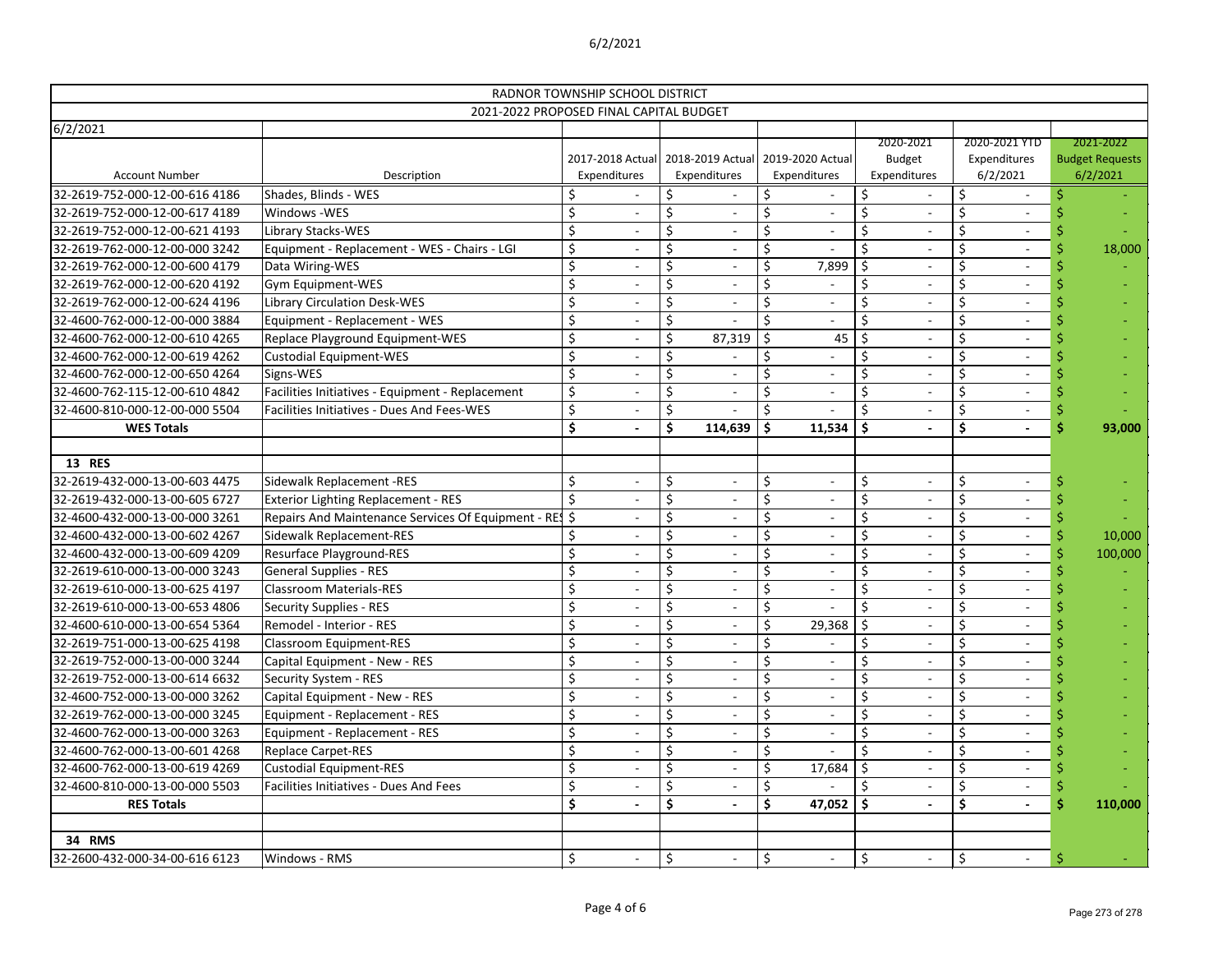|                                   | RADNOR TOWNSHIP SCHOOL DISTRICT                    |                           |                          |    |                                                   |         |                                  |         |                                            |    |                                           |                                                 |
|-----------------------------------|----------------------------------------------------|---------------------------|--------------------------|----|---------------------------------------------------|---------|----------------------------------|---------|--------------------------------------------|----|-------------------------------------------|-------------------------------------------------|
|                                   | 2021-2022 PROPOSED FINAL CAPITAL BUDGET            |                           |                          |    |                                                   |         |                                  |         |                                            |    |                                           |                                                 |
| 6/2/2021<br><b>Account Number</b> | Description                                        | Expenditures              |                          |    | 2017-2018 Actual 2018-2019 Actual<br>Expenditures |         | 2019-2020 Actual<br>Expenditures |         | 2020-2021<br><b>Budget</b><br>Expenditures |    | 2020-2021 YTD<br>Expenditures<br>6/2/2021 | 2021-2022<br><b>Budget Requests</b><br>6/2/2021 |
| 32-2619-432-000-34-00-603 6729    | Sidewalk Replacement - RMS                         |                           |                          | Ŝ  |                                                   | \$      | 11,850                           | -\$     |                                            |    |                                           | 30,000<br>Ś                                     |
| 32-2619-432-000-34-00-605 6728    | <b>Exterior Lighting Replacement - RMS</b>         | $\zeta$                   |                          |    | $\overline{\phantom{a}}$                          | \$      |                                  | \$      |                                            | \$ |                                           |                                                 |
| 32-2619-432-000-34-00-616 6662    | <b>Operations Services - Other</b>                 | \$                        |                          | \$ | $\overline{\phantom{a}}$                          | \$      |                                  | \$      |                                            |    |                                           |                                                 |
| 32-4600-432-000-34-00-613 4261    | <b>Resurface Basketball Courts-RMS</b>             | \$                        |                          | \$ |                                                   | \$      |                                  | \$      |                                            |    |                                           | 20,000                                          |
| 32-4600-432-000-34-00-614 5748    | Maintenance/Flooring - RMS                         | \$                        |                          | \$ |                                                   | \$      | 42,620                           | $\zeta$ |                                            | \$ |                                           |                                                 |
| 32-4600-432-000-34-00-615 5749    | <b>Custodial Equipment - RMS</b>                   | \$                        |                          |    | $\qquad \qquad$                                   | Ś       |                                  | \$      |                                            |    |                                           |                                                 |
| 32-4600-432-000-34-00-641 6588    | Stage Rigging - RMS                                | $\zeta$                   |                          |    | $\overline{a}$                                    | \$      |                                  | \$      |                                            |    | $\overline{\phantom{a}}$                  |                                                 |
| 32-2619-610-000-34-00-626 4210    | <b>Bulletin Boards-RMS</b>                         | $\zeta$                   |                          | \$ | $\overline{\phantom{a}}$                          | \$      |                                  | \$      |                                            |    |                                           |                                                 |
| 32-2619-610-000-34-00-653 4807    | <b>Security Supplies - RMS</b>                     | \$                        |                          | \$ |                                                   | \$      |                                  | \$      |                                            | Ś. |                                           |                                                 |
| 32-2619-610-000-34-00-661 6566    | Woodshop Dust Collector - RMS                      | \$                        |                          | \$ |                                                   | \$      |                                  | \$      |                                            | \$ |                                           |                                                 |
| 32-2619-752-000-34-00-614 6633    | Security System - RMS                              | \$                        |                          |    | $\overline{a}$                                    | Ś       |                                  | \$      |                                            |    | $\overline{\phantom{a}}$                  |                                                 |
| 32-4600-752-000-34-00-616 6120    | Windows - RMS                                      | $\zeta$                   |                          |    | $\overline{a}$                                    | \$      |                                  | \$      |                                            |    | $\overline{\phantom{a}}$                  |                                                 |
| 32-2619-762-000-34-00-635 6639    | <b>RMS WRESTLING MATS</b>                          | $\zeta$                   |                          | \$ | $\overline{\phantom{a}}$                          | \$      |                                  | Ś.      |                                            |    |                                           |                                                 |
| <b>RMS Totals</b>                 |                                                    | \$                        |                          | \$ |                                                   | \$      | 54,470                           | \$      |                                            | \$ |                                           | 50,000                                          |
| <b>35 RHS</b>                     |                                                    |                           |                          |    |                                                   |         |                                  |         |                                            |    |                                           |                                                 |
| 32-4600-330-000-35-00-000 3264    | <b>Purchased Professional Services - RHS</b>       | \$                        |                          | \$ | $\overline{\phantom{a}}$                          | \$      |                                  | \$      |                                            | \$ | $\overline{\phantom{a}}$                  |                                                 |
| 32-4600-330-000-35-00-615 4236    | Pool HVAC-RHS                                      | \$                        |                          | \$ | $\overline{\phantom{a}}$                          | $\zeta$ |                                  | $\zeta$ |                                            | \$ |                                           |                                                 |
| 32-2619-432-000-35-00-603 6730    | Sidewalk Replacement - RHS                         | $\zeta$                   |                          | \$ |                                                   | \$      |                                  | \$      |                                            | Ś. |                                           |                                                 |
| 32-2619-432-000-35-00-605 6731    | <b>Exterior Lighting Replacement - RHS</b>         | $\boldsymbol{\zeta}$      |                          | \$ |                                                   | \$      |                                  | \$      |                                            |    |                                           |                                                 |
| 32-2619-432-000-35-00-608 4218    | Door Replacement-RHS                               | \$                        |                          | \$ | $\overline{a}$                                    | $\zeta$ |                                  | \$      |                                            |    | $\sim$                                    |                                                 |
| 32-2619-432-000-35-00-612 4232    | Resurfacing-RHS                                    | $\zeta$                   |                          |    |                                                   | Ś       |                                  | \$      |                                            |    | $\overline{\phantom{a}}$                  |                                                 |
| 32-2619-432-000-35-00-627 4213    | <b>Fencing Upgrades-RHS</b>                        | $\zeta$                   |                          | \$ | 94,400                                            | \$      | 11,900                           | $\zeta$ |                                            | \$ |                                           |                                                 |
| 32-2619-432-000-35-00-628 4214    | <b>Running Track-RHS</b>                           | \$                        |                          | \$ |                                                   | \$      |                                  | Ś.      |                                            | Ś. |                                           |                                                 |
| 32-2619-432-000-35-00-629 4215    | Infrastructure Project - RHS                       | \$                        |                          | \$ |                                                   | \$      | 417,282                          | \$      |                                            |    | 1,885,340                                 |                                                 |
| 32-2619-432-000-35-00-630 4216    | Turf Field-RHS                                     | Ş                         | $\overline{\phantom{a}}$ | \$ | $\overline{\phantom{a}}$                          | \$      | $6,460$   \$                     |         | $\overline{\phantom{a}}$                   |    | 117,470                                   |                                                 |
| 32-2619-432-000-35-00-632 4221    | Pool Area Upgrades - RHS                           | $\zeta$                   |                          |    | $\overline{\phantom{a}}$                          |         | $38,140$   \$                    |         |                                            |    |                                           |                                                 |
| 32-2619-432-000-35-00-633 4223    | Infield Repairs-RHS                                | \$                        |                          |    | $\overline{\phantom{a}}$                          | Ś.      |                                  |         |                                            |    | $\overline{\phantom{a}}$                  |                                                 |
| 32-2619-432-000-35-00-634 4224    | <b>Office Renovations-RHS</b>                      |                           |                          |    |                                                   |         |                                  |         |                                            |    |                                           |                                                 |
| 32-4600-432-000-35-00-000 3265    | Repairs And Maintenance Services Of Equipment - RH |                           |                          |    |                                                   |         |                                  |         |                                            |    |                                           |                                                 |
| 32-4600-432-000-35-00-607 4260    | Roof Repairs-RHS                                   |                           |                          |    | 22,533                                            | -\$     |                                  |         |                                            |    | $\overline{\phantom{a}}$                  |                                                 |
| 32-4600-432-000-35-00-641 4237    | <b>Stage Rigging-RHS</b>                           | $\zeta$                   |                          |    |                                                   |         |                                  |         |                                            |    | $\overline{\phantom{a}}$                  |                                                 |
| 32-4600-432-000-35-00-649 4259    | <b>Electric System-RHS</b>                         | \$                        |                          |    | $\overline{\phantom{a}}$                          | S       |                                  |         |                                            |    | $\overline{\phantom{a}}$                  |                                                 |
| 32-4600-610-000-35-00-625 5750    | Remodel Interior - RHS                             |                           |                          |    |                                                   |         |                                  |         |                                            |    |                                           |                                                 |
| 32-4600-610-000-35-00-627 6589    | <b>Exterior Shell - RHS</b>                        | \$                        |                          |    |                                                   | S,      | 12,494                           |         |                                            |    |                                           |                                                 |
| 32-2619-752-000-35-00-000 3246    | Capital Equipment - New - RHS                      | \$                        |                          |    | $\qquad \qquad$                                   |         |                                  |         |                                            |    | $\overline{\phantom{a}}$                  |                                                 |
| 32-2619-752-000-35-00-614 4211    | <b>Security System-RHS</b>                         | $\boldsymbol{\mathsf{S}}$ |                          |    | $\overline{\phantom{a}}$                          | \$      |                                  | \$      |                                            |    | $\sim$                                    |                                                 |
| 32-2619-752-000-35-00-615 4222    | HVAC - RHS                                         | \$                        |                          | \$ | $\overline{\phantom{a}}$                          | \$      | $38,815$ \$                      |         |                                            | \$ |                                           |                                                 |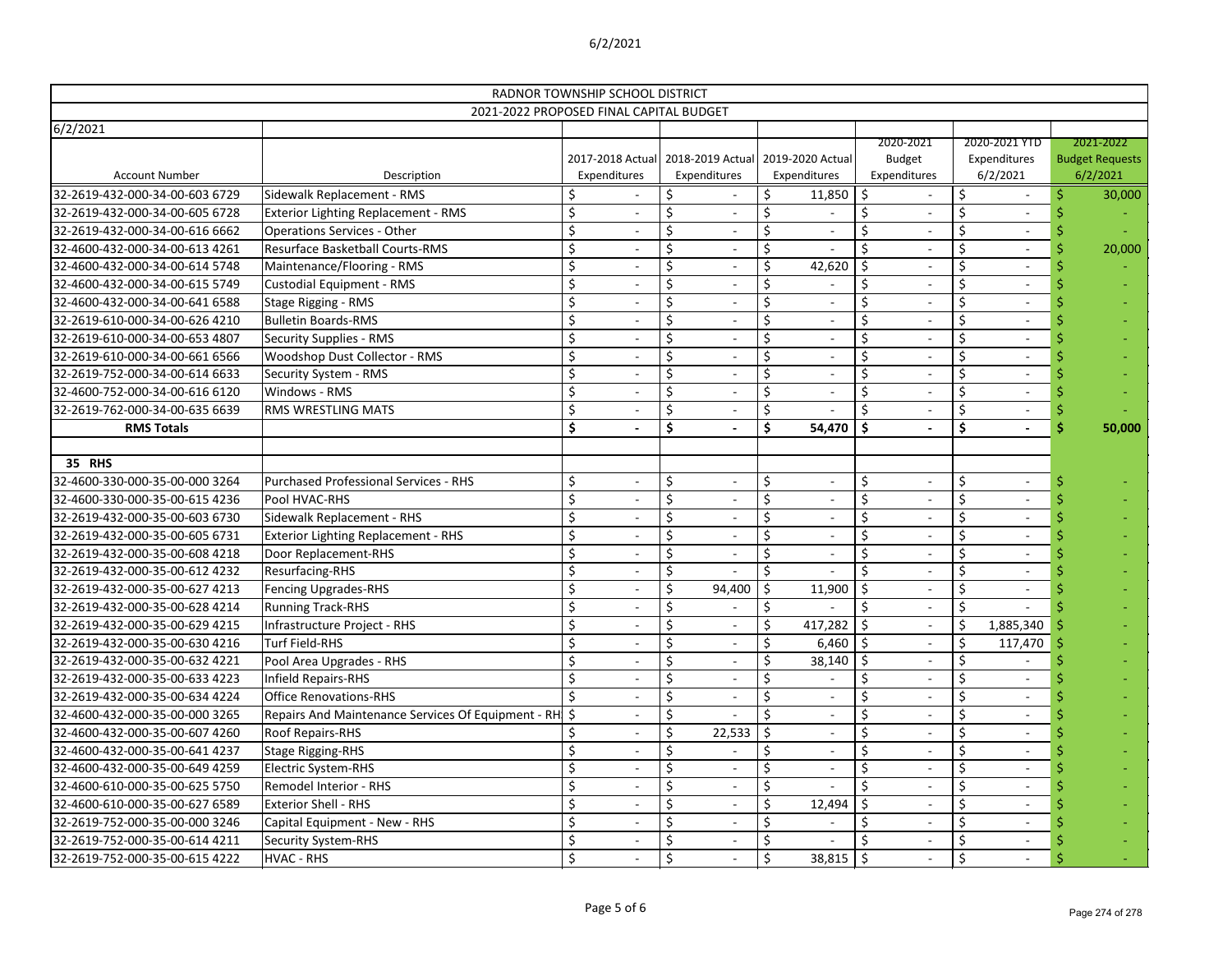|                                |                                                  | RADNOR TOWNSHIP SCHOOL DISTRICT |                |    |                                                   |         |                                  |         |                               |    |                          |   |                                    |
|--------------------------------|--------------------------------------------------|---------------------------------|----------------|----|---------------------------------------------------|---------|----------------------------------|---------|-------------------------------|----|--------------------------|---|------------------------------------|
|                                | 2021-2022 PROPOSED FINAL CAPITAL BUDGET          |                                 |                |    |                                                   |         |                                  |         |                               |    |                          |   |                                    |
| 6/2/2021                       |                                                  |                                 |                |    |                                                   |         |                                  |         |                               |    |                          |   |                                    |
|                                |                                                  |                                 |                |    |                                                   |         |                                  |         | 2020-2021                     |    | 2020-2021 YTD            |   | 2021-2022                          |
| <b>Account Number</b>          | Description                                      |                                 | Expenditures   |    | 2017-2018 Actual 2018-2019 Actual<br>Expenditures |         | 2019-2020 Actual<br>Expenditures |         | <b>Budget</b><br>Expenditures |    | Expenditures<br>6/2/2021 |   | <b>Budget Requests</b><br>6/2/2021 |
|                                |                                                  |                                 |                |    |                                                   |         |                                  |         |                               |    |                          |   |                                    |
| 32-2619-752-000-35-00-631 4226 | <b>Gym Name Boards-RHS</b>                       | \$                              |                | \$ |                                                   | \$      |                                  | \$      |                               | \$ |                          |   |                                    |
| 32-2619-752-000-35-00-634 4897 | Furniture/Equipment-Office Renovations-RHS       | $\zeta$                         | $\overline{a}$ | Ś  | $\blacksquare$                                    | Ś.      |                                  | \$      |                               |    | $\overline{\phantom{a}}$ |   |                                    |
| 32-2600-762-000-35-00-618 6122 | <b>Operation Services - Interior Lighting</b>    | $\zeta$                         |                | \$ |                                                   | \$      |                                  | \$      |                               | Ś. |                          |   |                                    |
| 32-2619-762-000-35-00-000 3247 | Equipment - Replacement - RHS                    | \$                              |                | \$ |                                                   |         |                                  | \$      |                               |    |                          |   |                                    |
| 32-2619-762-000-35-00-600 4230 | Data Wiring-RHS                                  | $\boldsymbol{\zeta}$            |                | \$ |                                                   | Ś       |                                  | \$      |                               |    |                          |   |                                    |
| 32-2619-762-000-35-00-601 4233 | <b>Replace Carpet-RHS</b>                        | \$                              |                | \$ |                                                   | S       |                                  | \$      |                               |    |                          |   |                                    |
| 32-2619-762-000-35-00-603 4217 | PA System-RHS                                    | \$                              |                | \$ |                                                   | \$      |                                  | \$      |                               | \$ |                          |   |                                    |
| 32-2619-762-000-35-00-618 6664 | <b>Operations Services - Other</b>               | \$                              |                | \$ | $\qquad \qquad$                                   | Ś       |                                  | \$      |                               | Ś. |                          |   |                                    |
| 32-2619-762-000-35-00-619 4220 | <b>Custodial Equipment-RHS</b>                   | \$                              |                | \$ |                                                   | $\zeta$ |                                  | Ś.      |                               | Ś. | $\overline{\phantom{a}}$ |   |                                    |
| 32-2619-762-000-35-00-631 4219 | Scoreboards-RHS                                  | $\zeta$                         |                | \$ | 3,000                                             | $\zeta$ | 2,152                            |         |                               |    |                          |   |                                    |
| 32-2619-762-000-35-00-635 4225 | <b>Wrestling Mats-RHS</b>                        | $\zeta$                         |                | Ś  | 33,605                                            | \$      |                                  | \$      |                               |    |                          |   |                                    |
| 32-2619-762-000-35-00-636 4228 | Cafe Tables-RHS                                  | \$                              |                | \$ |                                                   |         |                                  | \$      |                               |    |                          |   |                                    |
| 32-2619-762-000-35-00-637 4229 | Ulra Violet System-RHS                           | \$                              |                | \$ | $\overline{a}$                                    | Ś       |                                  | \$      |                               |    |                          |   |                                    |
| 32-2619-762-000-35-00-639 4231 | <b>Hot Water Heater-RHS</b>                      | \$                              |                | \$ | $\overline{\phantom{a}}$                          | \$      |                                  | \$      |                               |    |                          |   |                                    |
| 32-2619-762-000-35-00-651 5752 | Food Service Equipment - RHS                     | $\zeta$                         |                | \$ | $\blacksquare$                                    | $\zeta$ |                                  | Ś       |                               |    | $\overline{\phantom{a}}$ |   |                                    |
| 32-4600-762-000-35-00-000 3266 | Equipment - Replacement - RHS                    | \$                              |                | \$ |                                                   | Ś.      | 7,261                            | $\zeta$ |                               | Ś. | $\overline{\phantom{a}}$ |   |                                    |
| 32-4600-762-000-35-00-639 4234 | Auditorium Upgrades-RHS                          | \$                              |                | \$ | 20,325                                            | $\zeta$ |                                  | \$      |                               |    |                          |   |                                    |
| 32-4600-762-000-35-00-640 4235 | Diving Boards-RHS                                | $\zeta$                         |                | \$ | 16,710                                            | \$      |                                  | \$      |                               | \$ |                          |   |                                    |
| 32-4600-762-000-35-00-641 5374 | Facilities Initiatives - Equipment Replcmt-Stage | $\boldsymbol{\zeta}$            |                | \$ |                                                   |         |                                  | \$      |                               | \$ |                          |   |                                    |
| 32-4600-762-000-35-00-650 5751 | Signs - RHS                                      | $\zeta$                         |                | \$ | 3,000                                             | $\zeta$ |                                  | Ś       |                               | Ś. |                          |   |                                    |
| <b>RHS Totals</b>              |                                                  | Ś                               |                | \$ | 193,573                                           | -S      | 534,504                          | \$      |                               | Ś  | 2,002,810                |   |                                    |
|                                |                                                  |                                 |                |    |                                                   |         |                                  |         |                               |    |                          |   |                                    |
| <b>FINAL TOTALS FOR REPORT</b> |                                                  | \$                              |                | \$ | $627,321$ \$                                      |         | $1,116,019$ \$                   |         | $\blacksquare$                | \$ | 2,286,976                | Ŝ | 914,092                            |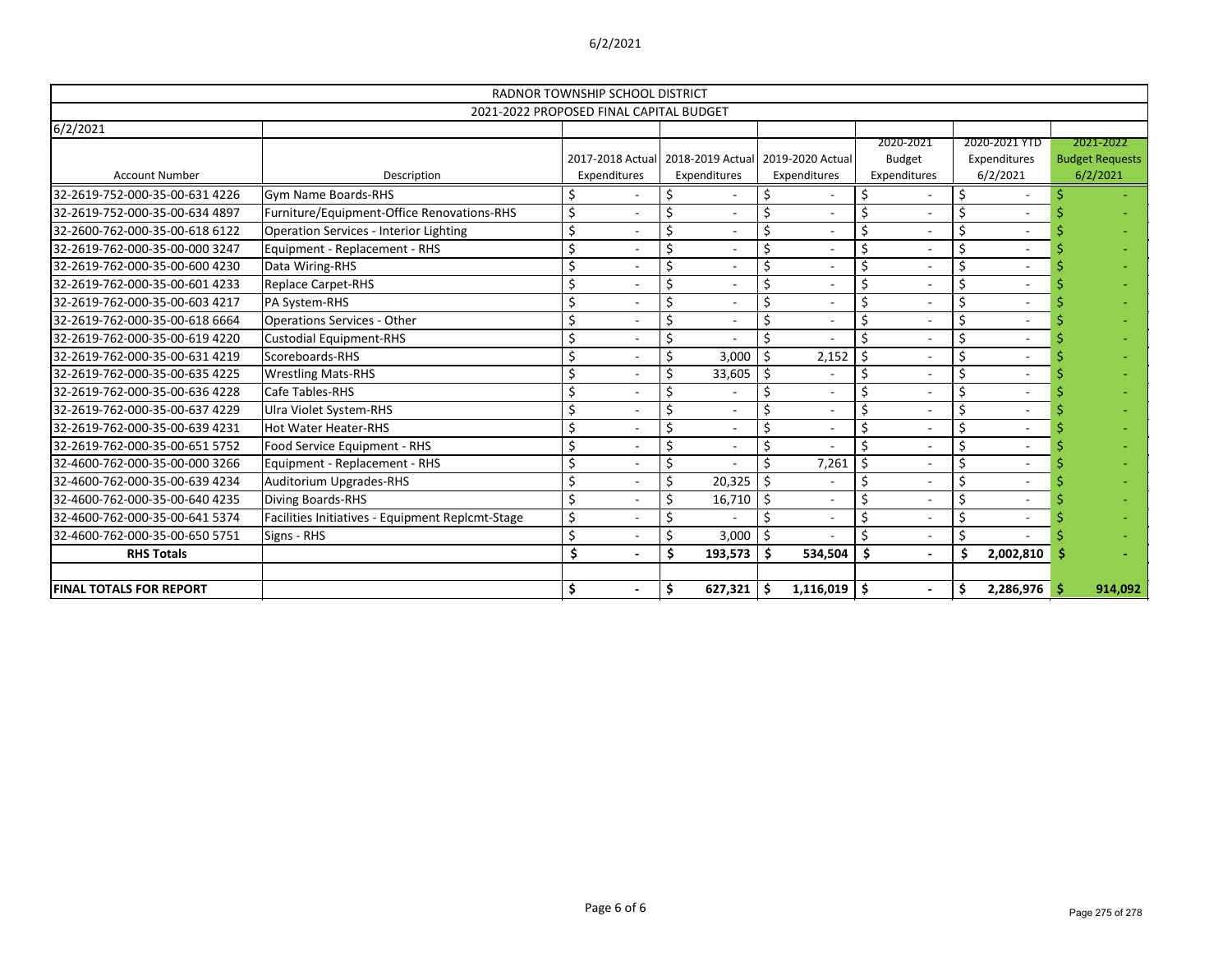Date: 06/02/21 Time:11:04:11

### **Radnor Township School District Budget Detail Report Expenditure**

Page: 1 BPR006

| Account Number / ASN                         | 2017-2018 Actual<br>Expenditures | 2018-2019 Actual<br>Expenditures | 2019-2020 Actual<br>Expenditures | 2020-2021 Budgeted<br>Expenditures | 2020-2021 YTD<br>Expenditures | 2021-22 Proposed<br>Final Budget Exp |
|----------------------------------------------|----------------------------------|----------------------------------|----------------------------------|------------------------------------|-------------------------------|--------------------------------------|
| 32 Fund 32                                   |                                  |                                  |                                  |                                    |                               |                                      |
| 32-2619-432-000-00-07-603 6723               | 0                                | $\pmb{0}$                        | $\mathbf 0$                      | 0                                  | $\mathsf 0$                   | 30,000                               |
| Sidewalk Replacement - Bus Garage            |                                  |                                  |                                  |                                    |                               |                                      |
| 32-2619-432-000-00-07-608 4242               | 0                                | 11,740                           | $\mathsf{O}\xspace$              | $\mathbf 0$                        | $\mathbf 0$                   |                                      |
| Door Replacement-Bus Garage                  |                                  |                                  |                                  |                                    |                               |                                      |
| 32-2619-432-000-12-00-601 4180               | $\mathbf 0$                      | 11,250                           | $\mathsf{O}\xspace$              | $\mathbf 0$                        | $\mathsf{O}$                  |                                      |
| Replace Carpet-WES                           |                                  |                                  |                                  |                                    |                               |                                      |
| 32-2619-432-000-12-00-603 4181               | $\mathbf 0$                      | 16,070                           | $\mathbf 0$                      | $\mathbf 0$                        | $\mathsf{O}$                  | 40,000                               |
| Sidewalk Replacement-WES                     |                                  |                                  |                                  |                                    |                               |                                      |
| 32-2619-432-000-12-00-627 6726               | $\mathbf 0$                      | $\pmb{0}$                        | $\mathbf 0$                      | $\mathbf 0$                        | $\mathsf{O}$                  | 35,000                               |
| Fencing Replacement - WES                    |                                  |                                  |                                  |                                    |                               |                                      |
| 32-2619-432-000-34-00-603 6729               | $\mathbf 0$                      | $\pmb{0}$                        | 11,850                           | $\mathbf 0$                        | $\mathbf 0$                   | 30,000                               |
| Sidewalk Replacement - RMS                   |                                  |                                  |                                  |                                    |                               |                                      |
| 32-2619-432-000-35-00-627 4213               | $\mathbf 0$                      | 94,400                           | 11,900                           | $\Omega$                           | $\mathbf 0$                   |                                      |
| Fencing Upgrades-RHS                         |                                  |                                  |                                  |                                    |                               |                                      |
| 32-2619-432-000-35-00-629 4215               | $\mathbf 0$                      | $\mathbf 0$                      | 417,282                          | 0                                  | 1,885,340                     |                                      |
| Infrastructure Project - RHS                 |                                  |                                  |                                  |                                    |                               |                                      |
| 32-2619-432-000-35-00-630 4216               | 0                                | $\pmb{0}$                        | 6,460                            | $\mathbf 0$                        | 117,470                       |                                      |
| Turf Field-RHS                               |                                  |                                  |                                  |                                    |                               |                                      |
| 32-2619-432-000-35-00-632 4221               | $\mathbf 0$                      | $\pmb{0}$                        | 38,140                           | $\mathbf 0$                        | $\pmb{0}$                     |                                      |
| Pool Area Upgrades - RHS                     |                                  |                                  |                                  |                                    |                               |                                      |
| 32-2619-752-000-35-00-615 4222               | $\pmb{0}$                        | $\pmb{0}$                        | 38,815                           | $\mathbf 0$                        | $\mathsf{O}$                  |                                      |
| HVAC - RHS                                   |                                  |                                  |                                  |                                    |                               |                                      |
| 32-2619-762-000-00-06-645 4247               | $\mathbf 0$                      | 77,937                           | $\pmb{0}$                        | $\mathbf 0$                        | $\mathsf{O}$                  | 50,000                               |
| Vehicle Replacement-Operations               |                                  |                                  |                                  |                                    |                               |                                      |
| 32-2619-762-000-00-07-643 4241               | $\mathsf 0$                      | $\pmb{0}$                        | $\pmb{0}$                        | $\mathbf 0$                        | $\mathbf 0$                   | 10,000                               |
| Generator-Bus Garage                         |                                  |                                  |                                  |                                    |                               |                                      |
| 32-2619-762-000-12-00-000 3242               | $\Omega$                         | $\mathbf 0$                      | $\Omega$                         | $\Omega$                           | $\mathbf 0$                   | 18,000                               |
| Equipment - Replacement - WES - Chairs - LGI |                                  |                                  |                                  |                                    |                               |                                      |
| 32-2619-762-000-12-00-600 4179               | $\mathbf 0$                      | $\mathbf 0$                      | 7,899                            | 0                                  | $\mathbf 0$                   |                                      |
| Data Wiring-WES                              |                                  |                                  |                                  |                                    |                               |                                      |
| 32-2619-762-000-35-00-631 4219               | 0                                | 3,000                            | 2,152                            | $\mathbf 0$                        | $\mathbf 0$                   |                                      |
| Scoreboards-RHS                              |                                  |                                  |                                  |                                    |                               |                                      |
| 32-2619-762-000-35-00-635 4225               | $\mathbf 0$                      | 33,605                           | $\mathbf 0$                      | $\mathbf 0$                        | $\mathbf 0$                   |                                      |
| <b>Wrestling Mats-RHS</b>                    |                                  |                                  |                                  |                                    |                               |                                      |
| 32-2719-762-000-00-07-000 3248               | $\mathbf 0$                      | 229,432                          | 430,460                          | $\mathsf 0$                        | $\mathbf 0$                   | 385,000                              |
| Equipment - Replacement - Transportation     |                                  |                                  |                                  |                                    |                               |                                      |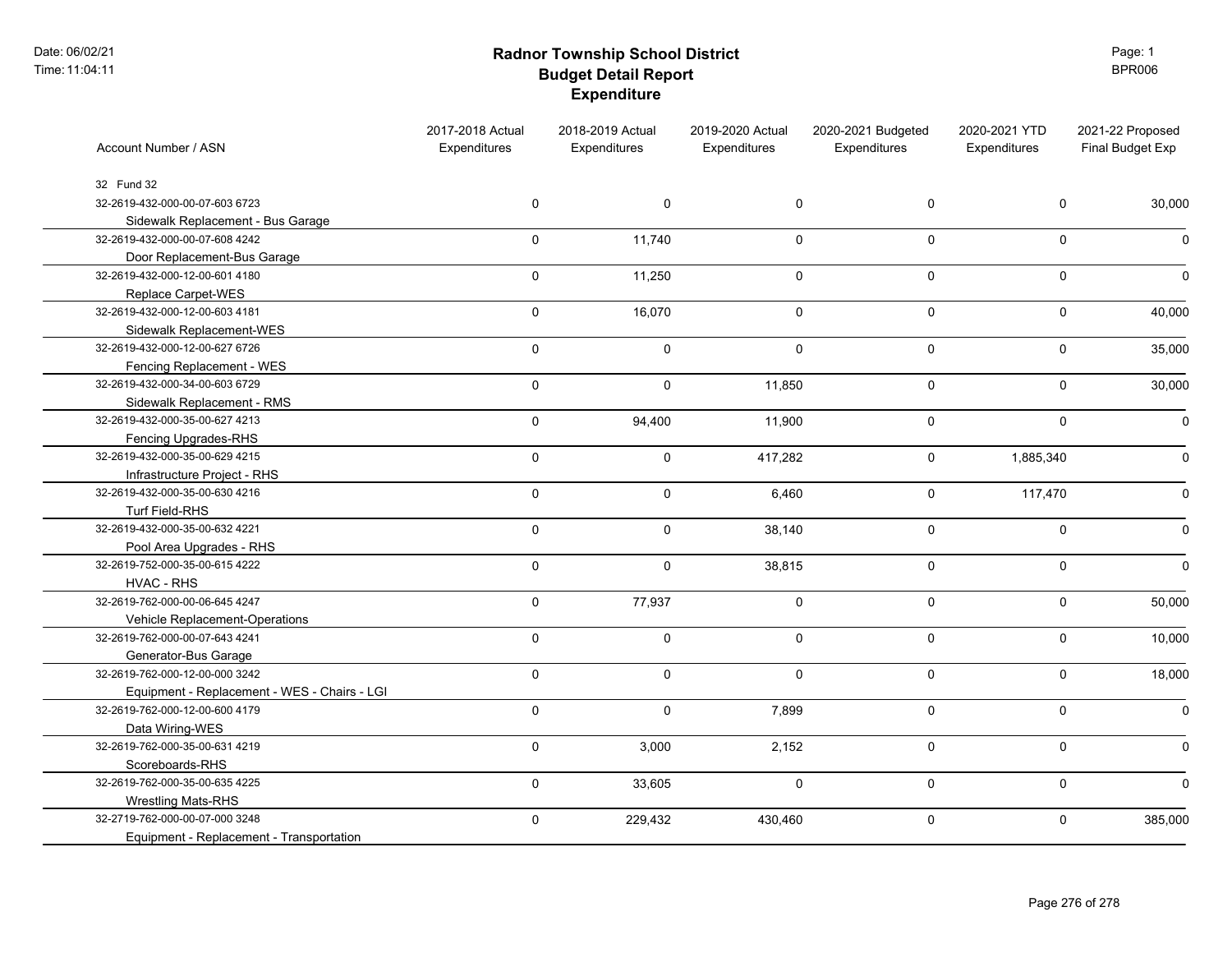Date: 06/02/21 Time:11:04:11

### **Radnor Township School District Budget Detail Report Expenditure**

Page: 2 BPR006

| Account Number / ASN                                   | 2017-2018 Actual<br>Expenditures | 2018-2019 Actual<br>Expenditures | 2019-2020 Actual<br>Expenditures | 2020-2021 Budgeted<br>Expenditures | 2020-2021 YTD<br>Expenditures | 2021-22 Proposed<br>Final Budget Exp |
|--------------------------------------------------------|----------------------------------|----------------------------------|----------------------------------|------------------------------------|-------------------------------|--------------------------------------|
| 32 Fund 32                                             |                                  |                                  |                                  |                                    |                               |                                      |
| 32-4600-330-000-00-06-000 3249                         | $\mathbf 0$                      | $\mathbf 0$                      | 0                                | 0                                  | $\Omega$                      | 50,000                               |
| Purchased Professional Services - District - Tree Work |                                  |                                  |                                  |                                    |                               |                                      |
| 32-4600-432-000-00-06-000 3250                         | $\mathbf 0$                      | $\Omega$                         | $\mathbf 0$                      | 0                                  | 284,166                       | 86,092                               |
| Repairs And Maintenance - District - Matsonford Bridge |                                  |                                  |                                  |                                    |                               |                                      |
| 32-4600-432-000-00-07-627 4277                         | $\mathsf{O}\xspace$              | $\mathbf 0$                      | 0                                | $\mathsf{O}\phantom{0}$            | $\mathbf 0$                   | 20,000                               |
| Fencing Upgrade-Bus Garage                             |                                  |                                  |                                  |                                    |                               |                                      |
| 32-4600-432-000-13-00-602 4267                         | $\mathsf 0$                      | $\mathbf 0$                      | $\mathbf 0$                      | $\pmb{0}$                          | $\mathbf 0$                   | 10,000                               |
| Sidewalk Replacement-RES                               |                                  |                                  |                                  |                                    |                               |                                      |
| 32-4600-432-000-13-00-609 4209                         | $\mathsf 0$                      | $\mathbf 0$                      | $\mathbf 0$                      | $\mathsf 0$                        | $\mathbf 0$                   | 100,000                              |
| Resurface Playground-RES                               |                                  |                                  |                                  |                                    |                               |                                      |
| 32-4600-432-000-34-00-613 4261                         | $\mathsf 0$                      | $\mathbf 0$                      | $\mathbf 0$                      | $\pmb{0}$                          | $\mathbf 0$                   | 20,000                               |
| Resurface Basketball Courts-RMS                        |                                  |                                  |                                  |                                    |                               |                                      |
| 32-4600-432-000-34-00-614 5748                         | $\mathbf 0$                      | $\Omega$                         | 42,620                           | $\mathbf 0$                        | $\Omega$                      |                                      |
| Maintenance/Flooring - RMS                             |                                  |                                  |                                  |                                    |                               |                                      |
| 32-4600-432-000-35-00-607 4260                         | $\mathbf 0$                      | 22,533                           | $\mathbf 0$                      | $\mathbf 0$                        | $\Omega$                      |                                      |
| Roof Repairs-RHS                                       |                                  |                                  |                                  |                                    |                               |                                      |
| 32-4600-610-000-11-00-626 4275                         | $\mathbf 0$                      | $\mathbf 0$                      | 774                              | 0                                  | $\mathbf 0$                   |                                      |
| Remodel Interior - IES                                 |                                  |                                  |                                  |                                    |                               |                                      |
| 32-4600-610-000-11-00-627 5746                         | $\mathbf 0$                      | $\mathbf 0$                      | $\mathbf 0$                      | $\mathsf{O}\phantom{0}$            | $\mathbf 0$                   | 20,000                               |
| Remodel Exterior - IES- Fencing                        |                                  |                                  |                                  |                                    |                               |                                      |
| 32-4600-610-000-12-00-655 5747                         | $\mathsf 0$                      | $\mathbf 0$                      | 3,590                            | $\mathsf 0$                        | $\mathbf 0$                   | O                                    |
| Remodel Interior - WES                                 |                                  |                                  |                                  |                                    |                               |                                      |
| 32-4600-610-000-13-00-654 5364                         | $\pmb{0}$                        | $\mathbf 0$                      | 29,368                           | $\pmb{0}$                          | $\mathbf 0$                   |                                      |
| Remodel - Interior - RES                               |                                  |                                  |                                  |                                    |                               |                                      |
| 32-4600-610-000-35-00-627 6589                         | $\mathsf 0$                      | $\mathbf 0$                      | 12,494                           | $\pmb{0}$                          | $\mathbf 0$                   |                                      |
| Exterior Shell - RHS                                   |                                  |                                  |                                  |                                    |                               |                                      |
| 32-4600-762-000-00-06-601 4246                         | $\mathbf{0}$                     | $\Omega$                         | $\Omega$                         | $\mathbf 0$                        | $\Omega$                      | 10,000                               |
| Replace Flooring -Adm Bldg                             |                                  |                                  |                                  |                                    |                               |                                      |
| 32-4600-762-000-00-06-646 4250                         | $\mathbf 0$                      | $\Omega$                         | 37,225                           | $\mathsf 0$                        | $\Omega$                      |                                      |
| Replace Elevator-Adm Bldg                              |                                  |                                  |                                  |                                    |                               |                                      |
| 32-4600-762-000-12-00-610 4265                         | $\mathbf 0$                      | 87,319                           | 45                               | 0                                  | $\mathbf 0$                   |                                      |
| Replace Playground Equipment-WES                       |                                  |                                  |                                  |                                    |                               |                                      |
| 32-4600-762-000-13-00-619 4269                         | $\mathbf 0$                      | $\mathsf{O}\xspace$              | 17,684                           | $\mathsf{O}$                       | $\mathbf 0$                   |                                      |
| <b>Custodial Equipment-RES</b>                         |                                  |                                  |                                  |                                    |                               |                                      |
| 32-4600-762-000-35-00-000 3266                         | $\mathbf 0$                      | 0                                | 7,261                            | $\pmb{0}$                          | $\mathbf 0$                   |                                      |
| Equipment - Replacement - RHS                          |                                  |                                  |                                  |                                    |                               |                                      |